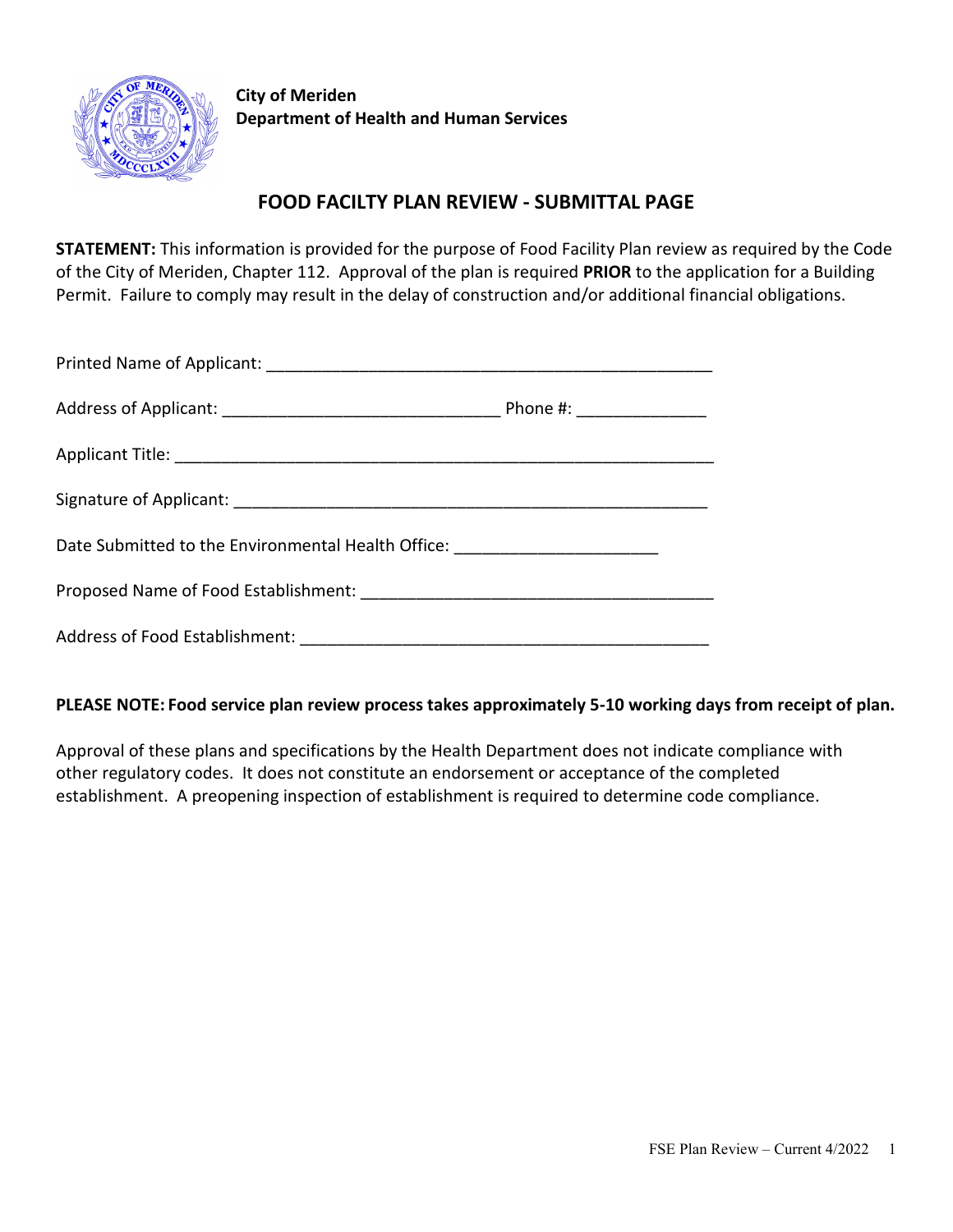#### **PLEASE READ THESE INSTRUCTIONS COMPLETELY BEFORE PROCEEDING**

- 1. Plans must be complete, to scale, and must include the following:
	- a. Date of plan
	- b. Name, seal and signature of architect who did plans (if applicable)
	- c. Equipment layout
	- d. Equipment list by manufacturer and model number
	- e. Manufacturer specification sheets or equipment elevations
	- f. Interior finish schedule
	- g. A copy of your menu or a list of foods to be served

2. Plans must be submitted to the Environmental Health Department, 165 Miller St., Meriden, CT 06450- 4283. You are encouraged to call (203) 630-4226 for an appointment to review your plans with the sanitarian. Plans must be submitted no less than 10 days prior to scheduled opening.

3. The fee for plan review is \$100. This fee must be paid before the plans will be reviewed.

- 4. You will be notified in writing after your plans are reviewed and approved.
- 5. Other city departments that you are required to obtain approval from:
	- a. Fire Marshal
	- b. Building (need copy of floor plan)
	- c. Zoning
	- d. Engineering grease trap (if needed)

6. An application for a Food Service License must be completed and submitted to the Environmental Health Department with the appropriate fee before you can obtain a license. If your operation includes hot food, proof of a **Certified Food Protection Manager, CFPM** is required **prior** to license issuance.

7. If you will be preparing baked goods (cake, cookies, bread, pizza crusts, donuts etc.), you will need to obtain a bakery license from the Department of Consumer Protection. If you have a soft serve dessert (ice cream) machine, you will also need a permit from the Department of Consumer Protection. They may be reached at (860) 713-6160.

8. All licenses expire December 31<sup>st</sup> of the current year. Licenses issued after November 1st are valid through the next calendar year.

If you have any questions concerning your plan review, please call Environmental Health at 203-630- 4226. **Any changes made to the floor plan, finish list, layout of equipment, or to the equipment list must be approved in advance by the Department of Health and Human Services.**

# **PLAN REVIEW AND APPROVAL REQUIRED PRIOR TO SUBMITTAL FOR A BUILDING PERMIT…PER THE CODE OF THE CITY OF MERIDEN, CHAPTER 112.**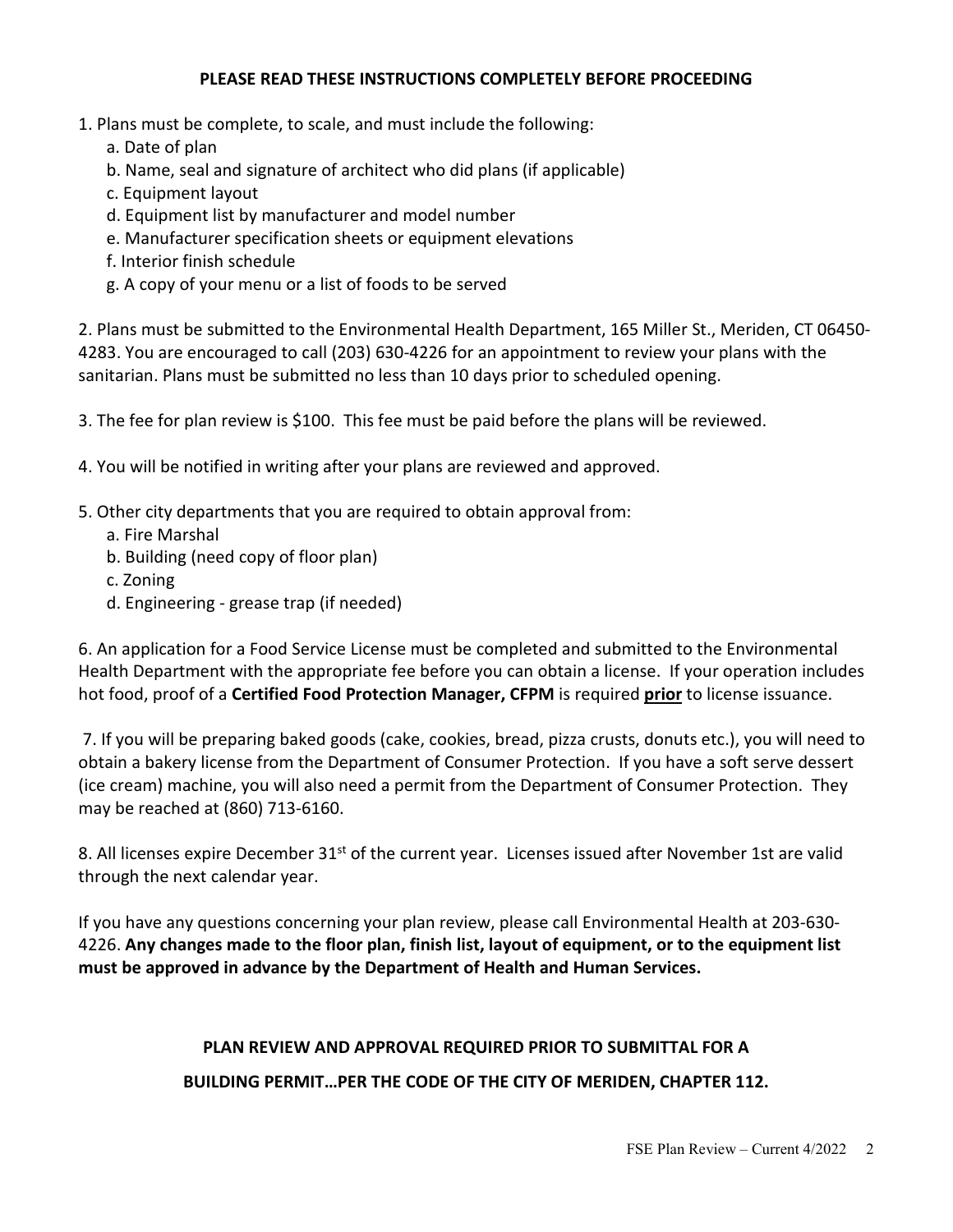# **FOOD SERVICE FACILITY APPLICATION/SPECIFICATIONS AND PLAN REVIEW FORM**

**All information requested MUST be provided or noted as non-applicable (N/A).**

1. Provide copy of certificate for Certified Food Protection Manager, CFPM. All facilities serving HOT food must employ a CFPM. CFPM must be on-site at least 30 hours per week. Must have designated alternate CFPM. Documentation of in-house training must be maintained for review.

**List name of CFPM and alternate CFPM \_\_\_\_\_\_\_\_\_\_\_\_\_\_\_\_\_\_\_\_\_\_\_\_\_\_\_\_\_\_\_\_\_**

2. List categories of all food prepared more than six (6) hours in advance of service (roast, soups, etc).\_\_\_\_\_\_\_\_\_\_\_\_\_\_\_\_\_\_\_\_\_\_\_\_\_\_\_\_\_\_\_\_\_\_\_\_\_\_\_\_\_\_\_\_\_\_\_\_\_\_\_\_\_\_\_\_\_\_\_\_\_\_\_\_\_

\_\_\_\_\_\_\_\_\_\_\_\_\_\_\_\_\_\_\_\_\_\_\_\_\_\_\_\_\_\_\_\_\_\_\_\_\_\_\_\_\_\_\_\_\_\_\_\_\_\_\_\_\_\_\_\_\_\_\_\_\_\_\_\_\_\_\_\_\_\_\_\_\_\_\_

\_\_\_\_\_\_\_\_\_\_\_\_\_\_\_\_\_\_\_\_\_\_\_\_\_\_\_\_\_\_\_\_\_\_\_\_\_\_\_\_\_\_\_\_\_\_\_\_\_\_\_\_\_\_\_\_\_\_\_\_\_\_\_\_\_\_\_\_\_\_\_\_\_\_\_

\_\_\_\_\_\_\_\_\_\_\_\_\_\_\_\_\_\_\_\_\_\_\_\_\_\_\_\_\_\_\_\_\_\_\_\_\_\_\_\_\_\_\_\_\_\_\_\_\_\_\_\_\_\_\_\_\_\_\_\_\_\_\_\_\_\_\_\_\_\_\_\_\_\_\_

- 3. Indicate how ingredients for cold, ready-to-eat food such as tuna, mayonnaise and eggs for salad and sandwiches will be pre-chilled before mixing/and or assembled.
- 4. All Time Temperature Control for Safety (TCS) food must be maintained at or below 41° F or at or above 135° F, except during necessary times of preparation. Describe procedure to minimize these time periods

| <b>General Prep:</b> |
|----------------------|
| Reheating:           |
| Cooling:             |

\_\_\_\_\_\_\_\_\_\_\_\_\_\_\_\_\_\_\_\_\_\_\_\_\_\_\_\_\_\_\_\_\_\_\_\_\_\_\_\_\_\_\_\_\_\_\_\_\_\_\_\_\_\_\_\_\_\_\_\_\_\_\_\_\_\_\_\_\_\_\_\_\_\_

\_\_\_\_\_\_\_\_\_\_\_\_\_\_\_\_\_\_\_\_\_\_\_\_\_\_\_\_\_\_\_\_\_\_\_\_\_\_\_\_\_\_\_\_\_\_\_\_\_\_\_\_\_\_\_\_\_\_\_\_\_\_\_\_\_\_\_\_\_\_\_\_\_\_\_

- 5. Indicate method to reduce bare-hand contact with food (gloves, wax paper, utensils).
- 6. Briefly describe policy to exclude/restrict ill employees:

 **No person while affected with a disease in a communicable form, or while a carrier of such disease, or while afflicted with boils, infected wounds, or an acute respiratory infection, shall work in a food service establishment in an area and capacity in which there is a likelihood of transmission of disease to patrons or to fellow employees, either through direct contact or through the contamination of food or food-contact surfaces with pathogenic organisms. No such person shall be employed in such an area and capacity in a food service establishment. The manager or person in charge of the establishment shall notify the health authority when any employee of a food service establishment is known or suspected of having a disease in a communicable form.**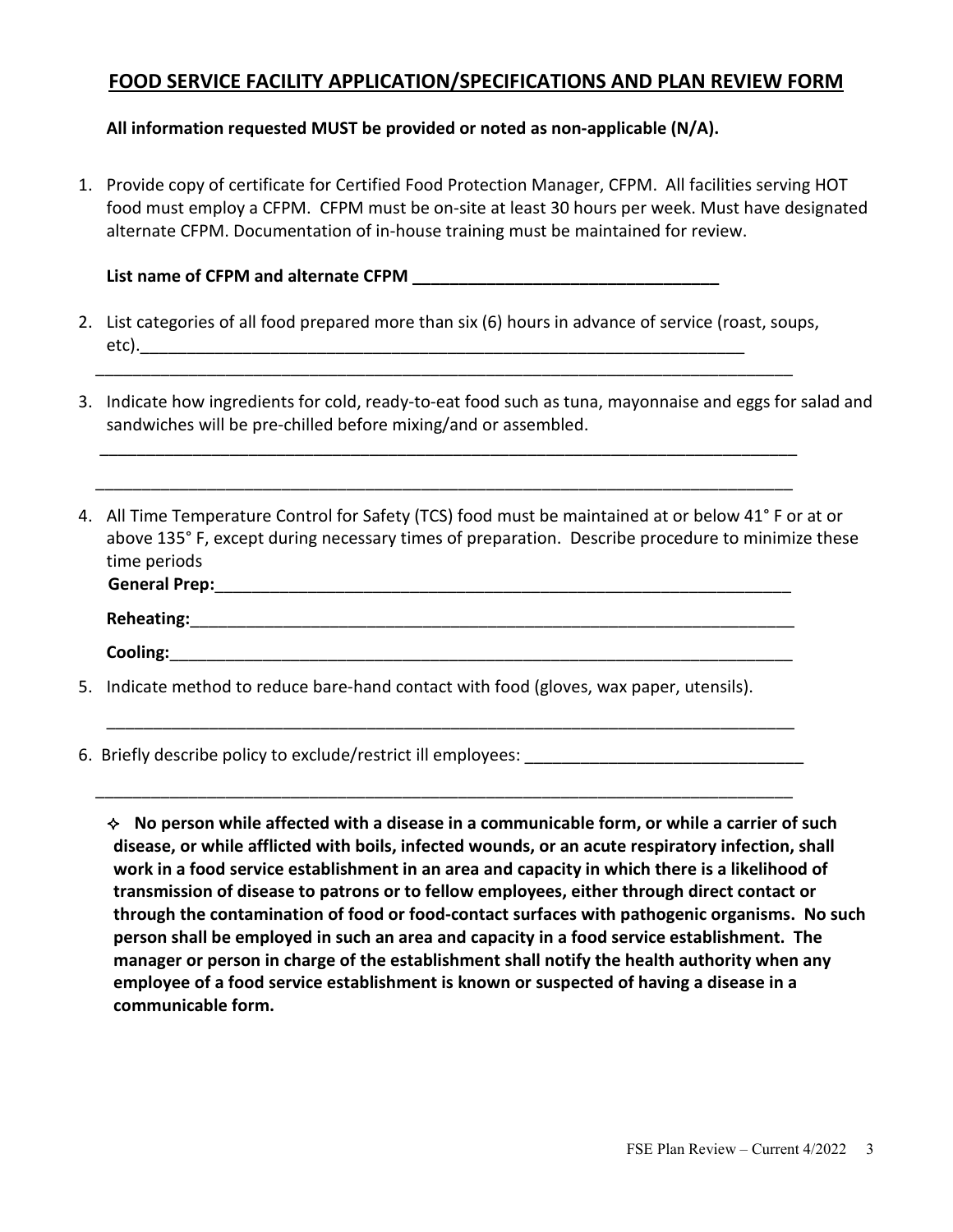7. If separate food preparation sink with an indirect drain is required, indicate sink size:

Length Midth Width Depth

# **Structural Concerns**

All surfaces must be smooth, non-absorbent, easily cleanable, lightly colored and durable.

|                      | 1. FLOORS       |       | 2. WALLS*       |       | 3. CEILINGS**   |       |
|----------------------|-----------------|-------|-----------------|-------|-----------------|-------|
|                      | Material/Finish | Color | Material/Finish | Color | Material/Finish | Color |
| Prep Areas           |                 |       |                 |       |                 |       |
| Dishwashing<br>Areas |                 |       |                 |       |                 |       |
| <b>Storage Rooms</b> |                 |       |                 |       |                 |       |
| <b>Toilet Rooms</b>  |                 |       |                 |       |                 |       |
| Bar Area             |                 |       |                 |       |                 |       |

- **\*** Areas behind grills/stoves must be stainless steel. Fiberglass reinforced panels (FRP) or tile is required for all other kitchen areas.
- **\*\*** Porous ceiling tiles are prohibited except in dining areas. Exposed waste water lines, gas lines or conduits are prohibited
- **4. Doors and Windows**: Open windows must be screened. Outside door must self close. If door is left open, provide one of the following:

screened door air curtain other \_\_\_\_\_\_\_\_\_\_\_\_\_\_\_\_\_\_\_\_\_\_\_\_\_\_\_\_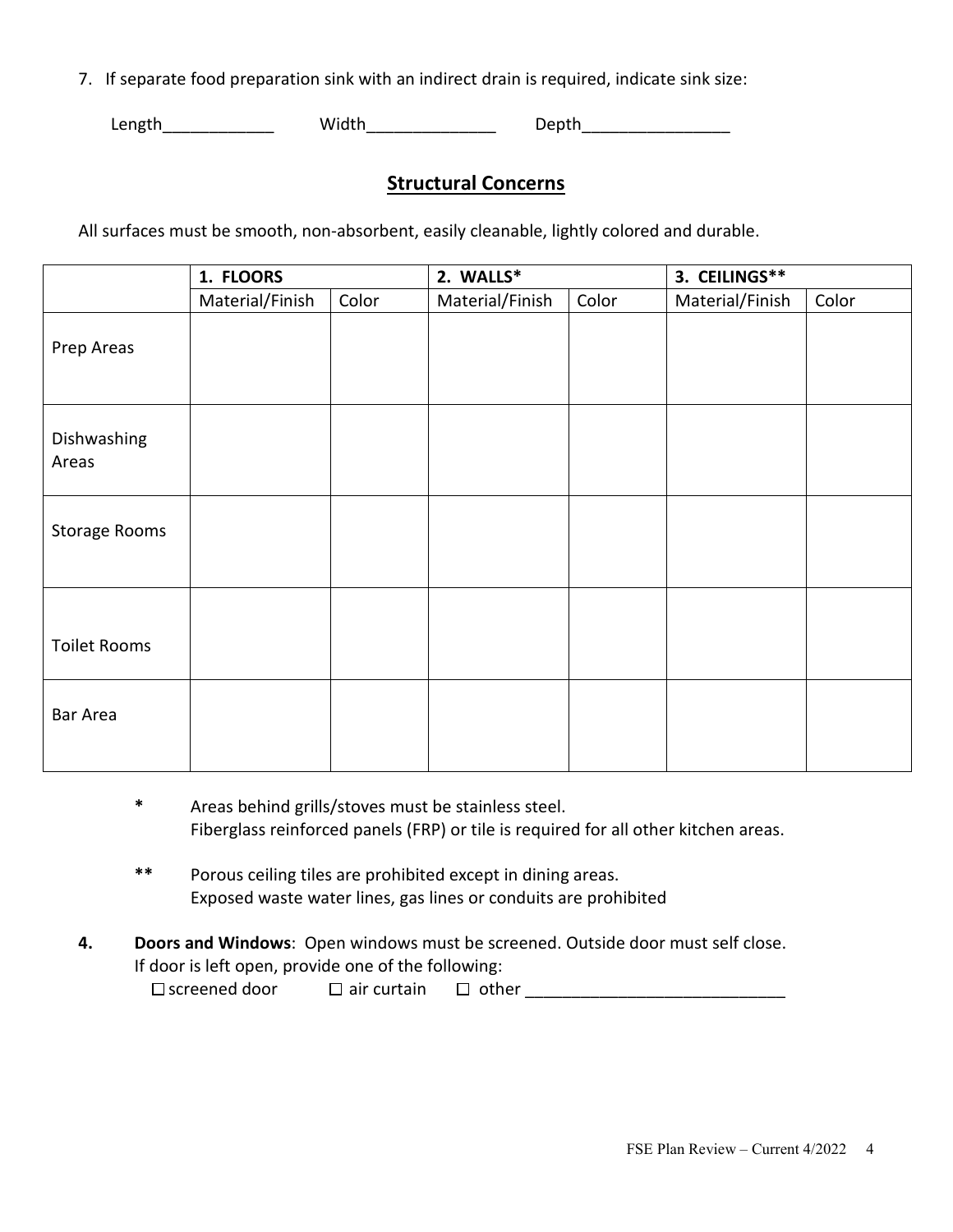**5. Lighting Requirements**: All lights in the food preparation areas must be shielded or shatterproof.

| Protective shielding: | shatterproof bulbs<br>light covers                                             | other                                                |
|-----------------------|--------------------------------------------------------------------------------|------------------------------------------------------|
|                       | ** Minimum lighting requirements: food prep/kitchen<br>toilet and storage rms. | 50-foot candles of light<br>20-foot candles of light |
|                       | walk-in units                                                                  | 10-foot candles of light                             |

- **6. Ventilation:** All hoods/ventilation systems must be approved by the Meriden Fire Marshal and Building Dept. Applicable permits must be obtained from the Building Dept.
	- $\div$  Cooking line proposed:  $\Box$  Yes  $\Box$  No
	- **All fixed cooking equipment requires a hood. See Building and Fire Marshal for type/size.**
	- **Dish machines that produce steam are required to have a ventilation hood. See Building Dept.**

#### **7. Toilet Rooms:**

- $\triangle$  Covered container required in female and unisex toilet rooms.
- $\triangle$  All toilet room doors must be equipped with self-closing devices and solid, non-vented doors.

# **\* Note: 1-14 seats requires one unisex handicap toilet facility. If 15 seats or more are proposed, separate male/female toilets are required. Building Department requires handicap accessible. Toilet facilities for the public must not be accessed through food preparation or food storage areas.**

Indicate where lockers/hooks are located for employee personal items.

#### **8. Water/Sewer:**

Indicate source (please check):  $\Box$  Public  $\Box$  Well Water  $\Box$  Public Sewer  $\Box$  Septic

- $\triangle$  Backflow prevention devices must be installed on sinks, hose outlets, carbonators, mop sinks, dishwasher and spray equipment.
- $\lozenge$  If well water, provide proof of water analysis (required annually).
- $\triangle$  If septic, provide proof of tank size and maintenance schedule.

#### **9. Hand Washing Facilities:**

- $\triangle$  Hand sinks are required in all food preparation areas, bar areas, toilet rooms, and dishwashing areas.
- $\triangle$  Provide liquid soap dispensers and disposable towels/drying device required.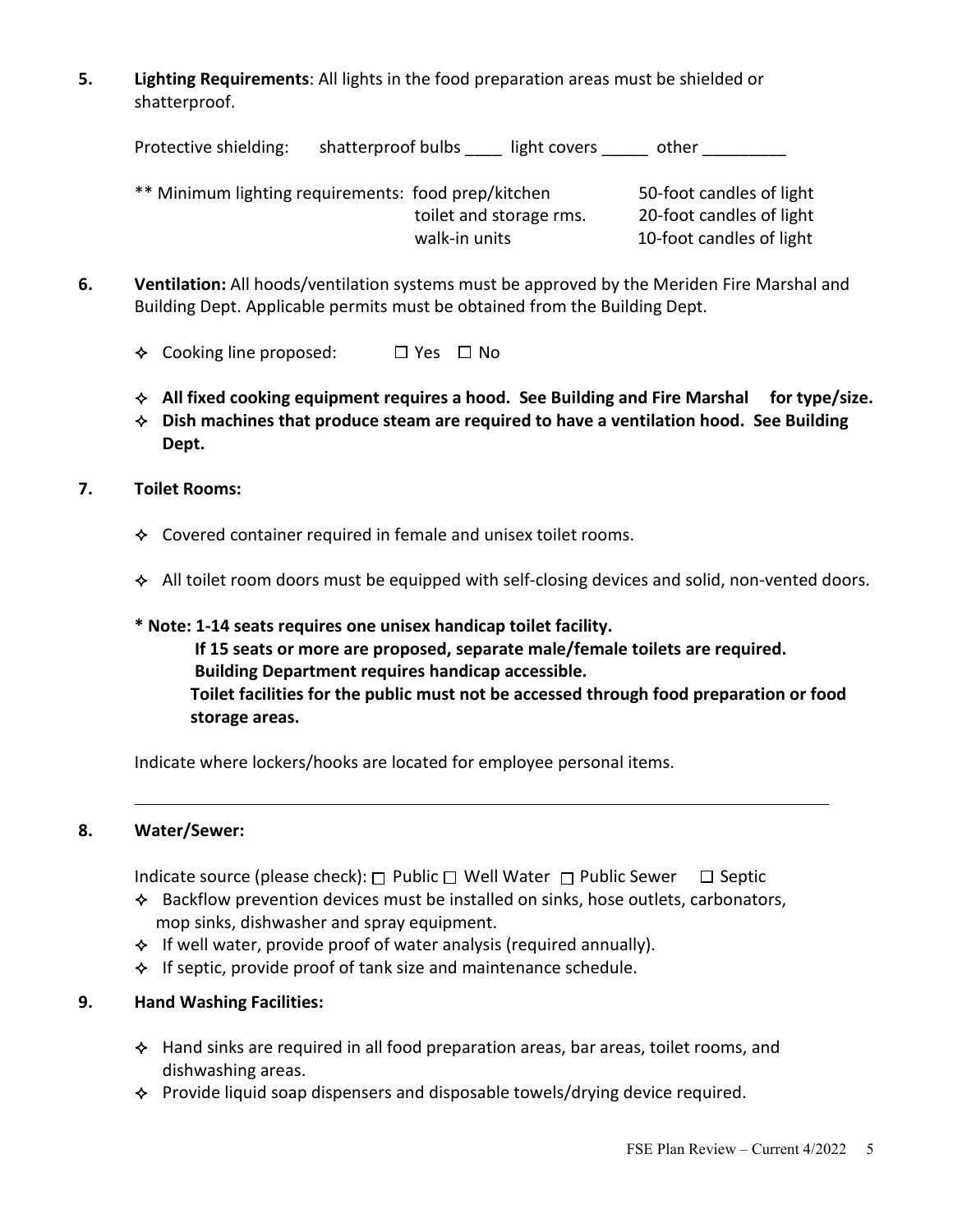# **Design, Construction and Installation of Equipment**

### **All equipment must be NSF or equal, domestic grade equipment prohibited.**

### **Wood is strictly prohibited in food preparation areas.**

**10.** Equipment layout must be designed so the equipment abuts walls and adjoining equipment and does not create a void. Floor drain required near line area for proper cleaning.

If floor drain cannot be provided due to site conditions, indicate how cleaning will be accomplished.

\_\_\_\_\_\_\_\_\_\_\_\_\_\_\_\_\_\_\_\_\_\_\_\_\_\_\_\_\_\_\_\_\_\_\_\_\_\_\_\_\_\_\_\_\_\_\_\_\_\_\_\_\_\_\_\_\_\_\_\_\_\_\_\_\_\_\_\_\_\_\_\_

\_\_\_\_\_\_\_\_\_\_\_\_\_\_\_\_\_\_\_\_\_\_\_\_\_\_\_\_\_\_\_\_\_\_\_\_\_\_\_\_\_\_\_\_\_\_\_\_\_\_\_\_\_\_\_\_\_\_\_\_\_\_\_\_\_\_\_\_\_\_\_\_

## **SITE PLAN MUST BE ATTACHED**

# **Cleaning-Sanitizing of Equipment and Utensils**

| 11. | <b>Manual Dishwashing: 3-bay sink proposed:</b> | $\Box$ Yes $\Box$ No |  |
|-----|-------------------------------------------------|----------------------|--|
|     |                                                 |                      |  |

Indicate size of each compartment: Length Width Depth

**Sink must be large enough to submerge the largest piece of equipment or utensil used.** 

#### **Must be single unit.**

Two drainboards provided:  $\Box$  Yes  $\Box$  No

If no, is wall mounted wire shelving provided above:  $\Box$  Yes  $\Box$  No

- **Drainboard must be at least 24 inches in length.**
- **All facilities preparing food must install a grease trap at 3-bay sink. Contact the Engineering Dept. at 630-4018 for approval process.**

Indicate how equipment in 3-bay sink, stationary equipment or equipment too large to submerge in 3-bay sink or placed in dishwasher, will be cleaned and sanitized. Chemical type: \_\_\_\_\_\_\_\_\_\_\_\_\_\_\_\_\_\_\_\_ Concentration: \_\_\_\_\_\_\_\_\_\_\_\_\_\_\_\_\_\_\_

### **Chemical test kit MUST be provided**

**12.** Mechanical Dishwashing Proposed: □ Yes □ No Sanitizing Method: □ Hot □ Cold

### **Unit must be commercial grade, NSF or equal**

Please list name, make and model: **We have also constant that the set of the set of the set of the set of the set of the set of the set of the set of the set of the set of the set of the set of the set of the set of the se**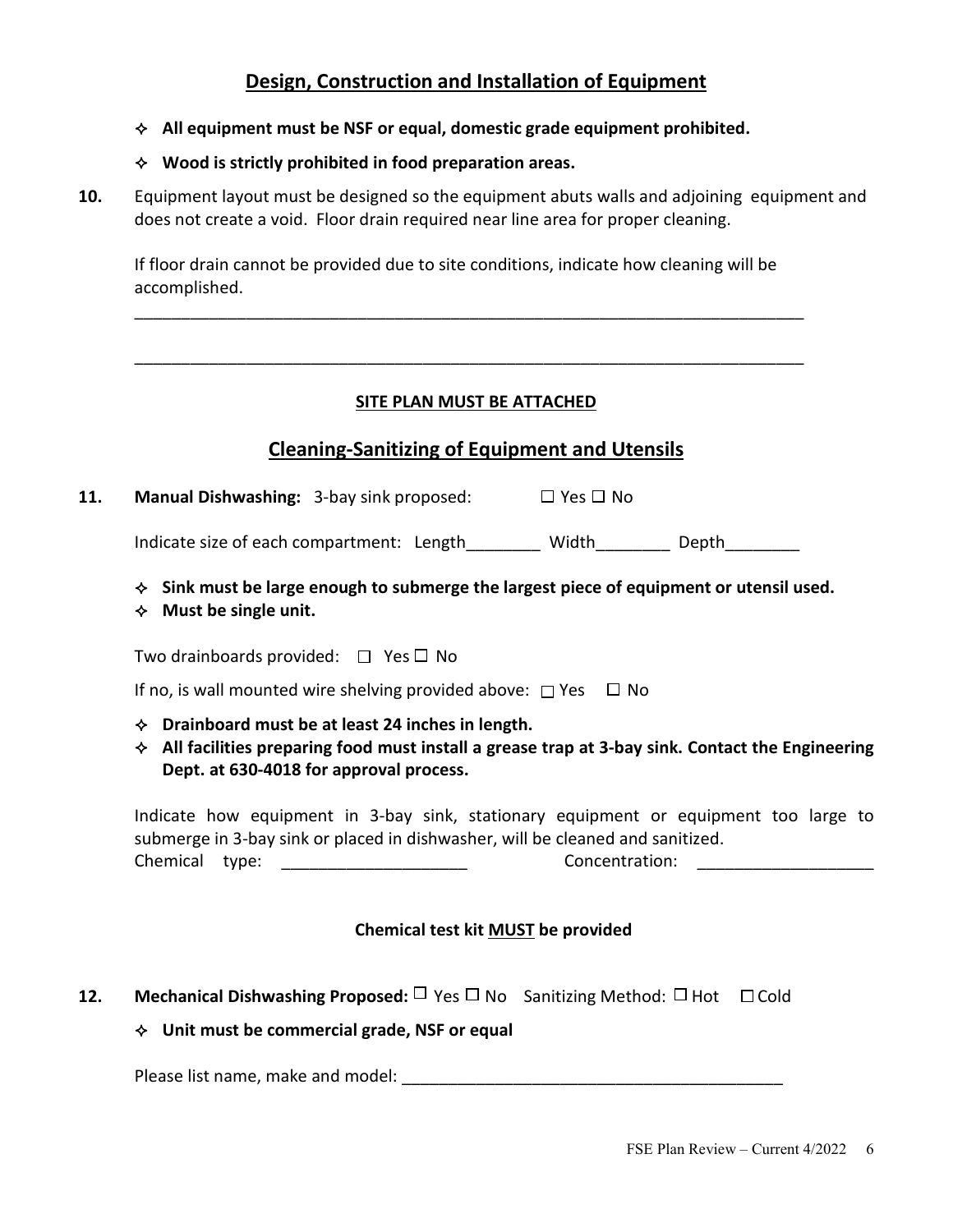#### **13. Hot Water Supply:**

Storage tank capacity: \_\_\_\_\_\_\_\_\_\_\_\_\_\_\_\_ gallons Recovery rate: \_\_\_\_\_\_\_\_\_\_\_\_\_\_\_ gal/hr

 **Hot water provided in food service establishment must be a minimum of 110° F. Hot water in public toilet rooms cannot exceed 115° F (minimum 110° F).** 

## **Storage and Handling of Equipment and Utensils**

- **All shelving must be at least 12" off the floor to aid in cleaning - wood shelving prohibited.**
- **14**. **Reach-in Refrigerator and Freezer Units** (domestic units prohibited):

|                                       | Refrigerator                                                              | <b>Freezer</b>                                                                              |  |
|---------------------------------------|---------------------------------------------------------------------------|---------------------------------------------------------------------------------------------|--|
| Make/Model #                          |                                                                           |                                                                                             |  |
| Size/Quantity                         |                                                                           |                                                                                             |  |
|                                       | meat on lower shelves, designated storage shelves based on food product): | Describe how cross-contamination will be prevented IF separate units are not used (e.g. raw |  |
|                                       |                                                                           |                                                                                             |  |
|                                       | $\div$ Thermometer required in all refrigerated units.                    |                                                                                             |  |
|                                       |                                                                           |                                                                                             |  |
|                                       |                                                                           |                                                                                             |  |
| Salad Bar/Buffet Proposed: □ Yes □ No |                                                                           |                                                                                             |  |
|                                       |                                                                           |                                                                                             |  |
|                                       |                                                                           |                                                                                             |  |
|                                       | Sneeze guard provided as required? $\Box$ Yes $\Box$ No                   |                                                                                             |  |

**RE-USE OF POTENTIALLY HAZARDOUS FOOD PROHIBITED.**